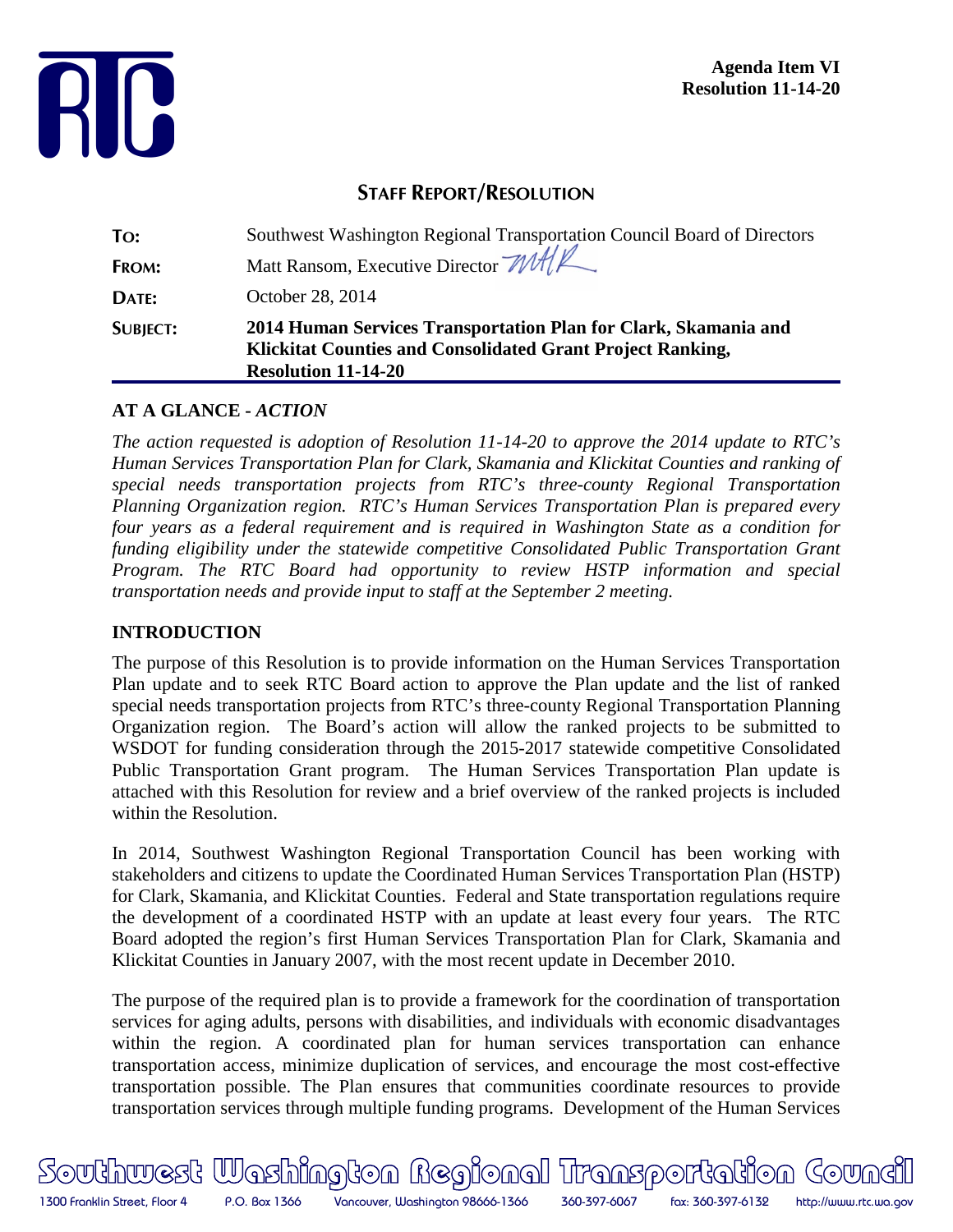Transportation Plan brings together service providers, agencies that distribute funds, riders, and the community at-large to improve special needs transportation throughout the region.

At the September 2014 meeting, staff provided the Board with background information on the Human Services Transportation Plan including a summary of current services, unmet needs, challenges and potential strategies to address the needs. Since then, staff has continued to meet with stakeholders to complete the draft Plan and to evaluate and provide a draft ranking of the proposed transportation projects resulting from the Plan.

#### **HUMAN SERVICES TRANSPORTATION PLAN AND FUNDING PROGRAMS**

Development of an HSTP is a condition for receiving funding through WSDOT's statewide competitive Consolidated Public Transportation Grant program. The goals of the WSDOT Public Transportation Consolidated Grant Program are to address deficiencies in paratransit/special needs or rural public transportation, to provide a community benefit, to provide funding to special needs or rural public transportation where there is a demonstrated need and measureable benefit, to make community connections supporting a sustainable network of transportation services within and between communities, to establish opportunities for collaboration and financial partnerships and to coordinate services with other transportation providers and organizations in the area.

In addition to the availability of the statewide Consolidated funding program to help fund special transportation needs, C-TRAN receives a direct allocation of FTA Section 5310 funding for the enhanced mobility of seniors and persons with disabilities. This allocation currently amounts to about \$145,000 per year in federal funds. These federal funds require a 50% local match if used for operating services and a 20% local match when used for capital projects. These FTA 5310 funds provide for programs to serve the special needs of transit-dependent populations beyond traditional public transportation services and Americans with Disabilities Act (ADA) complementary paratransit services and must be supported by the Human Services Transportation Plan. These funds currently help to fund C-TRAN's Travel Trainer and Travel Ambassador programs.

#### **HUMAN SERVICES TRANSPORTATION PLAN: PLAN DEVELOPMENT**

RTC followed the process required by Washington State's Agency Council on Coordinated Transportation (ACCT) in developing the Human Services Transportation Plan to meet state and federal requirements. For each of the three counties in RTC's region, the required Plan elements of stakeholder and public outreach, data, emergency management, a description of current transportation services, a listing of unmet special transportation service needs including technology, and potential strategies to meet these needs are all addressed in the HSTP update. RTC staff reviewed these Plan elements at the September 2, 2014 RTC Board meeting. They are fully addressed in the attached Human Services Transportation Plan.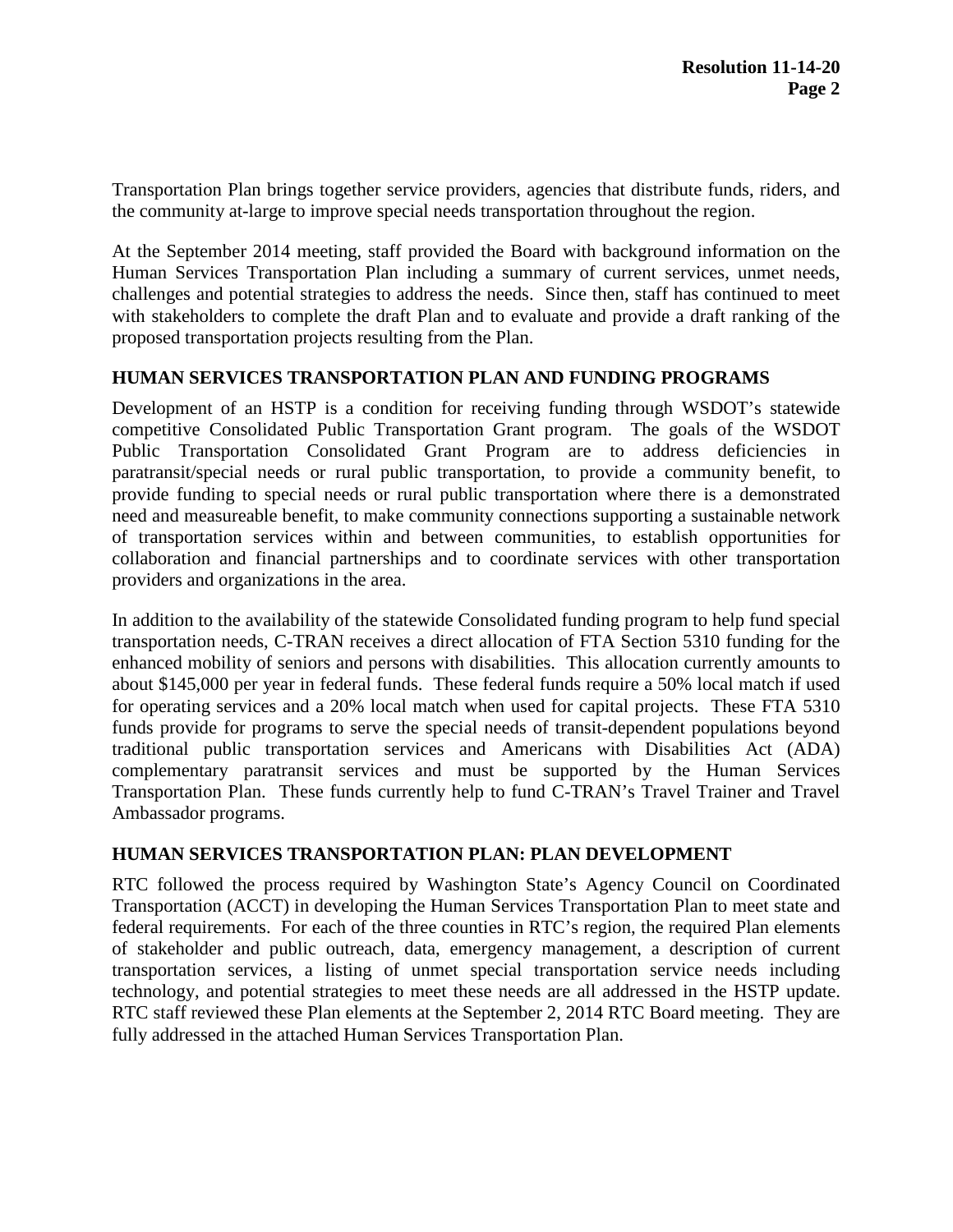### **CONSOLIDATE GRANT PROJECT EVALUATION AND RANKING**

One of the purposes of the HSTP is to support applications moving forward to seek statewide Consolidated Public Transportation Grant Program funding for projects to help fulfill transportation service needs identified in the HSTP. Local agencies and non-profits in Clark, Klickitat and Skamania counties developed project grant proposals to meet identified transportation needs in the HSTP and on October  $23<sup>rd</sup>$  members of the Accessible Transportation Coalition Initiative (ATCI) met to conduct a preliminary ranking of project proposals to be submitted for statewide funding consideration. The October  $23<sup>rd</sup>$  ATCI meeting participants included representatives of Southwest Washington Regional Transportation Council, The Human Services Council, Mt. Adams Transportation, Skamania County Senior Services, Mid-Columbia Economic Development District, Catholic Community Services, C-TRAN, Columbia United Providers, Washington State Department of Transportation, the Area Agency on Aging & Disabilities of Southwest Washington, Clark County Community Services and Clark County Public Health.

Project applications must be supported by the needs identified in the Human Services Transportation Plan (HSTP) update. An overview of the project evaluation and ranking process follows. Projects are evaluated using criteria that reflect the WSDOT Consolidated Grant Program goals, with the highest priority given to maintaining existing service. The evaluation criteria are listed below:

- *Address Deficiencies* Encourage communities to identify and address deficiencies in paratransit/special needs or rural public transportation.
- *Provide a Community Benefit* Assist local areas in determining community benefits and support for paratransit/special needs or rural public transportation.
- *Preservation or Enhancement* Provide funding to preserve or enhance paratransit/special needs or rural public transportation where there is a demonstrated need and measureable benefit.
- *Community Connections* Support a sustainable network of transportation services within and between communities.
- *Financial Partnerships* Establish opportunities for local jurisdictions, regional organizations, private sector agencies, state and federal governments, and tribal governments in Washington to work collaboratively. Ensure stakeholders have a voice in project development. Encourage appropriate cost sharing on projects.
- *Support Coordination* Local organizations are required to coordinate services with other transportation providers in their area, as well as other organizations potentially able to use or purchase the services.

### **PROJECT RANKING**

The state's grant process requires each RTPO region to rank projects as A, B, C, or D priorities. The number of letter grades each region gets is determined by the population in each of the following categories: rural, people with disabilities, youth aged under 18, elderly aged over 65,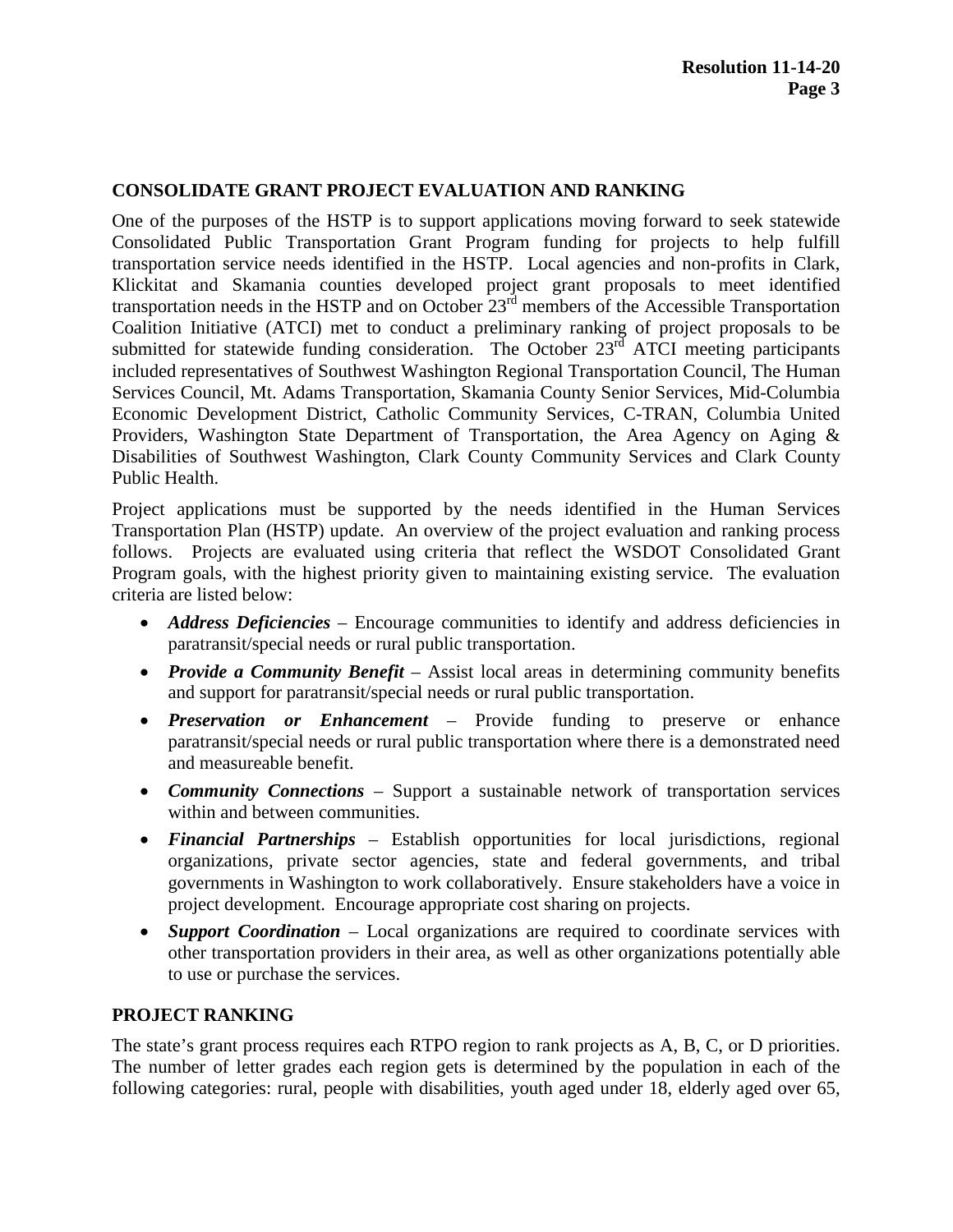people living in poverty and veterans. Based on these populations, the RTC region, which includes Clark, Klickitat and Skamania counties, is allocated 5 As, 5 Bs, 4 Cs and unlimited D project rankings. The region's ranking counts for one third of the total possible points awarded as part of the state's competitive process. For example, the maximum points awarded to a project by the state will be 100 points and projects ranked by the region in the A, B, C, and D categories will receive additional percentile points as follows:

| $A = top 5$ projects              | (50 percentile points) |
|-----------------------------------|------------------------|
| $\mathbf{B}$ = second 5 projects  | (25 percentile points) |
| $C =$ third 5 projects            | (12 percentile points) |
| $\mathbf{D}$ = remaining projects | (0 percentile points)  |

In total, thirteen projects were evaluated by RTC and stakeholders from the three-county region, including three projects from the Human Services Council based in Clark County, three from Mt Adams Transportation based in Klickitat County, five from Skamania County Senior Services, one from Mid-Columbia Economic Development District and one from Catholic Community Services. The proposed projects cover service operations, vehicles to provide the transportation services, brokered transportation options, volunteer drivers, technology to aid dispatch and mobility management. At the October 23 ATCI meeting, stakeholders determined that all projects support transportation needs identified in the draft Human Services Transportation Plan update and recommended ranking of the thirteen projects. Please note that projects are not prioritized within each category of letter ranking.

## **Priority A** (5 projects)

### **A. Continue to provide Klickitat County with existing dial-a-ride and route deviated service**

Mt. Adams Transportation is seeking funding to continue to operate essential dial-a-ride and route deviated services for the citizens of Klickitat County. Priority is given to seniors and persons with disabilities for life-sustaining service. The dial-a-ride service is provided Monday-Friday between 6 a.m. to 6 p.m., with extension made for some critical services. Route deviated service is provided between White Salmon and Hood River in part to support an employment center for the developmentally disabled in Odell, Oregon. There is no other public transportation service in Klickitat County. Additionally, volunteer drivers play an important role in providing transportation services in this region. *Grant request of \$929,775.*

### **A. Maintain Dial A Ride Program for Skamania County**

Skamania County Senior Services is seeking funding to continue to operate existing diala-ride service Monday-Friday between 6 a.m. to 6 p.m. After hours service can be prearranged for necessary services, such as hospital discharges. Senior Services attempts to serve as many people as possible with limited funds prioritizing trips for seniors needing to get to medical appointments. In addition to the demand response services, trips to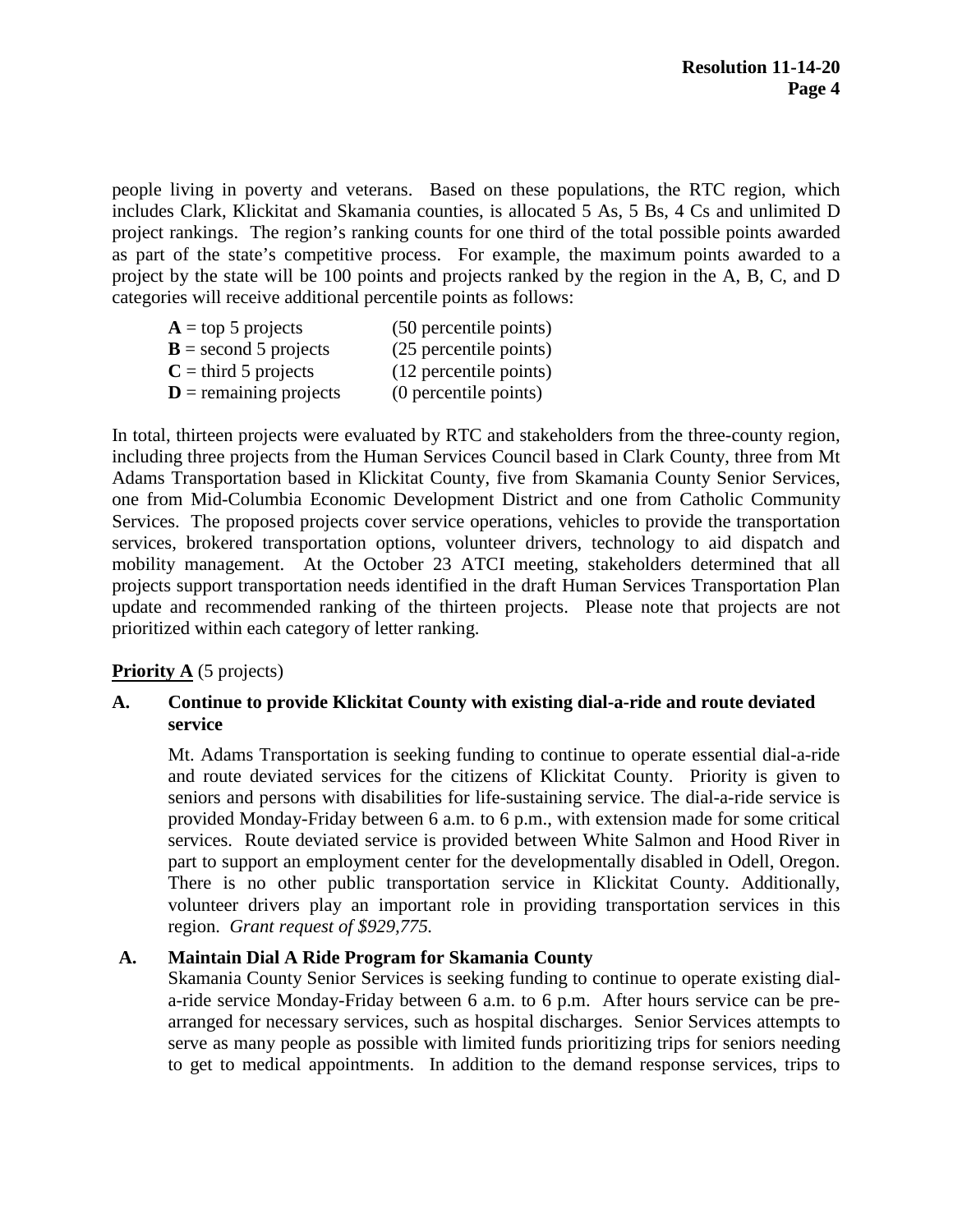senior meal programs, shopping trips, and recreational trips are provided. *Grant request of \$317,000.*

#### **A. Human Services Council's Reserve-A-Ride Program**

The Human Services Council is seeking funding to continue to meet the demand for special needs transportation within Clark County to meet the unmet needs of some of the most vulnerable citizens. The Reserve-A-Ride Program prioritizes providing transportation to Clark County residents who are not eligible for other medical transportation programs so that they can get to life sustaining medical appointments such as dialysis, chemotherapy, and radiation treatments. While life sustaining medical trips remains the top priority of the program, the HSC would also like to offer transportation options for elderly, disabled, and low-income residents of Clark County to destinations such as grocery stores, nutrition sites, and other locations that assist people in remaining independent in their homes. *Grant request of \$350,000.*

#### **A. Human Services Council's Employment Transportation Program**

The Human Services Council is seeking funding to continue to provide employment transportation services to assist low-income individuals who reside in Clark County. The program brokers transportation to help eligible people get to employment sites, job interviews, training services, education, childcare and other employment-related activities. *Grant request of \$484,000.* 

#### **A. Maintain the existing route deviated service between Skamania County and Fisher's Landing Transit Center**

Skamania County Senior Services is seeking funding to continue providing deviated service between Skamania and Clark Counties begun in 2003. The service has been very successful because there are only limited medical and nutritional resources available in Skamania County. This service provides trips along SR-14, between Carson and Vancouver. The round-trip service stops in Carson, Stevenson, North Bonneville, Skamania, the west end of Skamania County and Fisher's Landing Transit Center in Vancouver. Connections are available from Fisher's Landing Transit Center to all parts of the Portland/Vancouver metropolitan area. *Grant request of \$222,800.*

### **Priority B** (5 projects)

#### **B. Gorge TransLink Alliance Mobility Management**

The Mid-Columbia Economic Development District (MCEDD) Mobility Manager will continue to seek ways to provide communities with better access to healthcare, employment, training, shopping, social services and other needs crucial to quality of life. The Gorge TransLink Alliance is a coalition of partners in the Mid-Columbia region including Klickitat and Skamania Counties in Washington State and Hood River, Wasco, and Sherman Counties in Oregon. The Mobility Manager would further support identification and implementation of strategies enabling coordination of services between multiple transportation providers, such as shared training opportunities, planning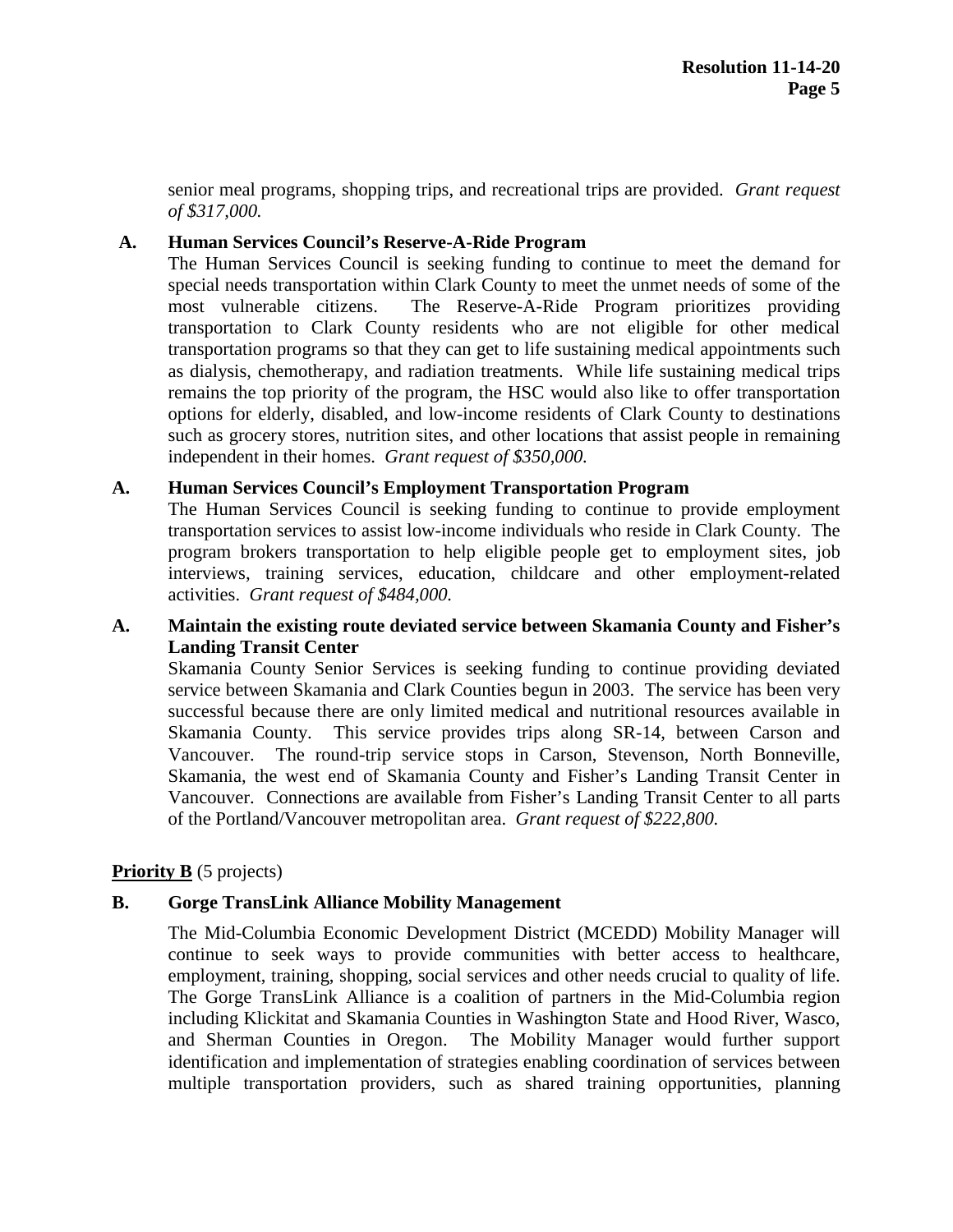assistance, regional and individualized marketing campaigns to transportation-deficient populations, support to county providers seeking to implement scheduling/dispatch software, promote commute options programs to employers in the region, administer ridesharing networks, and pursue resource needs to benefit Gorge TransLink providers and the regional public transportation system. *Grant request of \$50,000.*

### **B. Information Technology Architecture Project for Skamania County**

The project would maximize efficiencies by use of ITS technology for computer assisted scheduling and dispatch, automatic vehicle location, a mobile data terminal for drivers, onboard access to maps for drivers, online ride requests, electronic fare system and backup cameras for each vehicle. *Grant request of \$78,624*.

#### **B. Replace two Skamania County Vehicles for Dial A Ride**

Skamania County Senior Services is requesting funding to replace two ADA minivan vehicles used for dial-a-ride service. The existing vehicles needing to be replaced have high mileage with decreasing reliability and increasing maintenance costs. *Grant request of \$80,000.*

#### **B. Replace two Aging ADA Minibuses**

Mt. Adams Transportation is requesting funding to replace two aging ADA minibuses to provide safe, reliable and efficient transportation services. Minibuses are needed to transport clients with bariatric medical conditions and larger assistive devices who need to get to specialist medical appointments not available in Klickitat County. *Grant request of \$112,000.* 

### **B. Clark County Volunteer Transportation**

Catholic Community Services is requesting funding to expand their current volunteer transportation service due to growing community demand. Funding would allow for increased staff hours to provide a Volunteer Driver Intake Specialist. Volunteer driver programs meet a community need by matching willing, qualified drivers with individuals requiring service requests which cannot be met by more traditional fixed route and demand-response providers. CCS works closely with non-profit agencies and medical institutions to match clients to drivers. *Grant request of \$117,461.*

**Priority C** (up to 4 projects)

### **C. Maintain Computer Dispatching Software Subscription/Server Hosting**

Klickitat County Senior Services/Mt. Adams transportation is requesting funding to maintain its existing dispatch software subscription and server hosting to allow for continued efficiencies of dispatching. *Grant request of \$11,520*.

#### **C. Human Services Council's Mobility Management Project**

The Human Services Council is requesting funding to support a Mobility Management position to continue the work began by an AmeriCorps Vista worker on identifying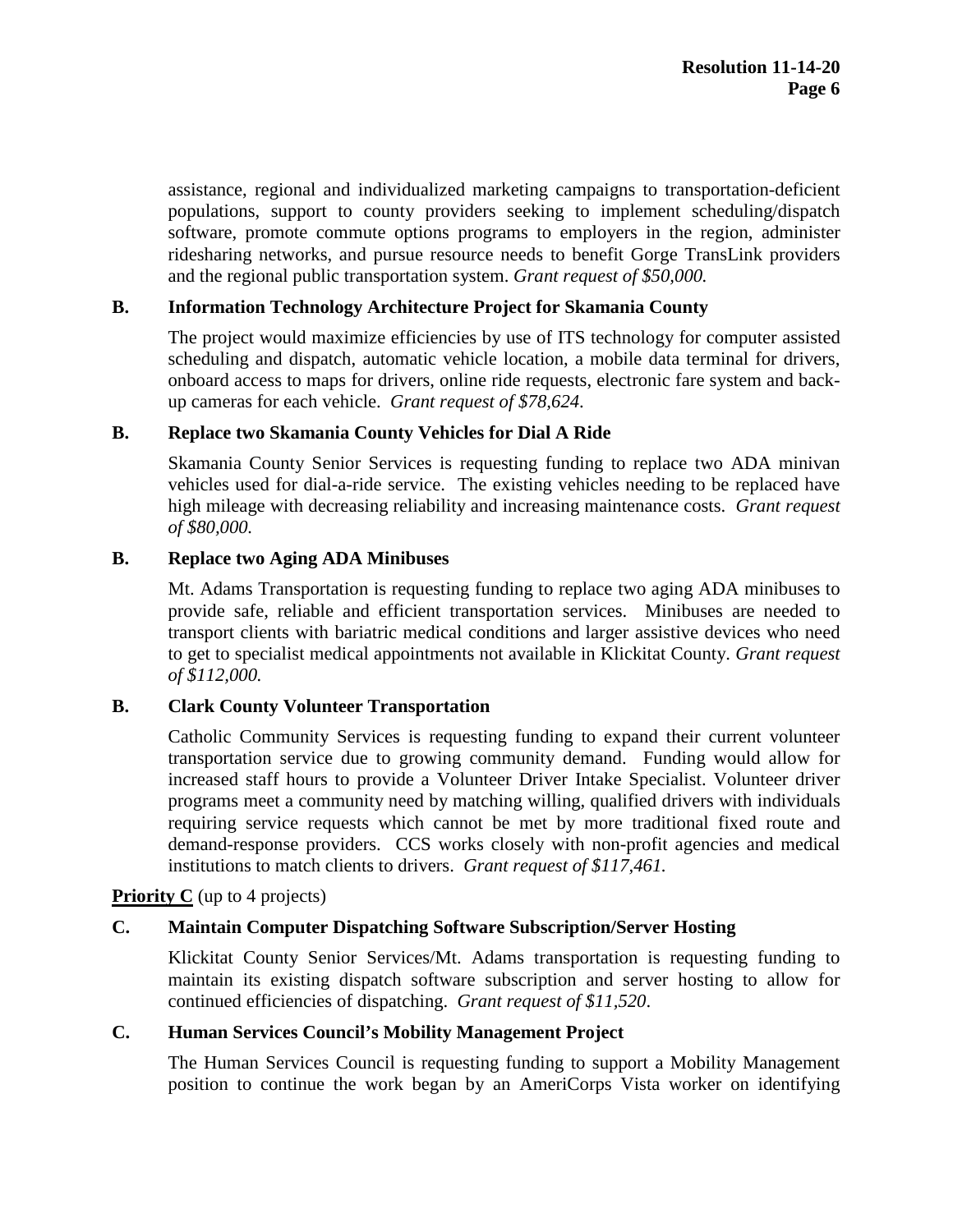veterans and special needs transportation barriers, outreach and information sharing about transportation resources, development of solutions, research, analysis and development of a One-Call/One-Click Transportation Resource Center, and identifying formal and information transportation resources to meet the transportation needs of at-risk populations in Cark County. The Mobility Manager would focus on identifying community transportation options and work with local transit, human service transportation providers, and community partners to coordinate transportation solutions. *Grant request of \$162,000.*

#### **C. Trout Lake Transportation Volunteer Coordination**

The Trout Lake community is requesting funding for a Volunteer Coordinator to coordinate volunteer drivers to help seniors and the disabled get to social and personal services appointments to prevent social isolation. *Grant request of \$8,000.*

Once projects are submitted to the state, they will be evaluated using a forced pairs process where every project is compared to every other project. The regional ranking will be an important determinant in this competitive funding process.

### **POLICY IMPLICATION**

Publication of a Human Services Transportation Plan for the region was first required by the federal transportation act, SAFETEA-LU and continues to be a requirement of today's federal transportation act, MAP-21. The HSTP provides a framework for identifying projects that can help meet the special transportation needs of those who cannot drive themselves including the aged, people with disabilities, rural residents, youth, veterans and low income workers. The 2014 HSTP update was developed with extensive stakeholder and public outreach efforts, through meetings of the Accessible Transportation Coalition Initiative (ATCI) in the region since 2011 and with overview by the Regional Transportation Advisory Committee (RTAC) in Clark County and the Skamania and Klickitat Transportation Policy Committees. The draft HSTP update has been available on RTC's website for a 30-day public comment period since September 30. RTC Board action to adopt the HSTP update and project ranking will allow projects to be forwarded to WSDOT for statewide competitive funding consideration.

#### **BUDGET IMPLICATION**

Adoption of the HSTP and ranking of projects to be submitted for WSDOT Consolidated Public Transportation funding has no impact on RTC's 2015 budget. The HSTP update supports the project grant application requests from local human service transportation providers.

### **ACTION REQUESTED**

Adoption of Resolution 11-14-20, "2014 Human Services Transportation Plan for Clark, Skamania and Klickitat Counties and Consolidated Grant Project Ranking".